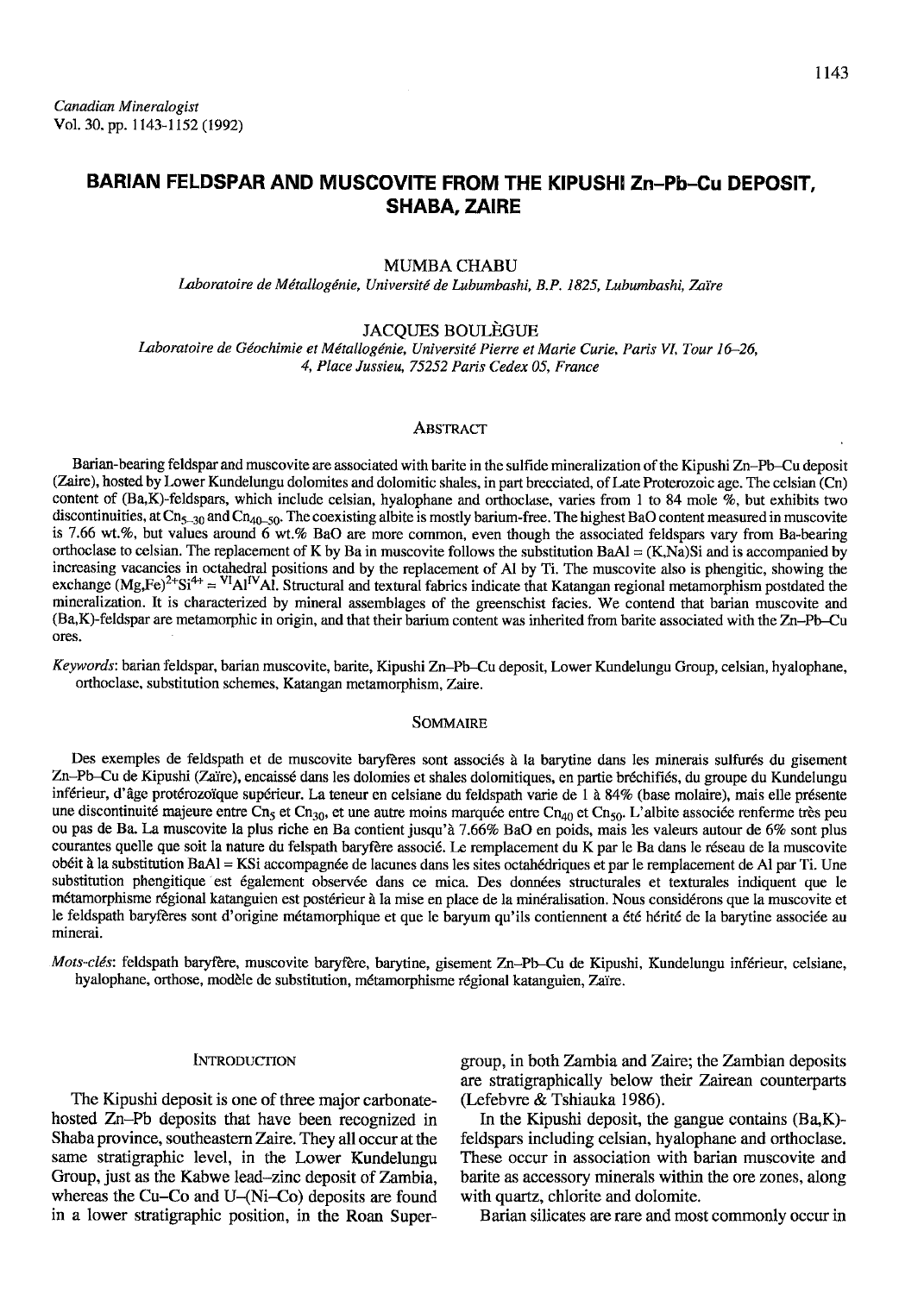manganese deposits (Deer et al. 1962, 1963). Very few compositions have been reported in the literature. In this study, we provide analyical data for (Ba,K)-feldspar and barian muscovite resulting from the metamorphism of a carbonate-hosted base-metal deposit. Coupled substitution of Ba for K and Al for Si is characteristic of both muscovite and feldspar.

## GEOLOGICAL SETTING

The Kipushi deposit has been studied by Intiomale & Oosterbosch (1974), Intiomale (1982), de Magnée & Frangois (1988) and Chabu (1990), who described the geology and tectonic setting of the area. The deposit is one of over 35 occurrences of  $Cu-Co$ ,  $U-(Ni-Co)$  and Zn-Pb deposits that together constitute the Central African Copperbelt of Zaire and Zambia, a region that contains about 15% of world's copper reserves.

Deposits in the Copperbelt are hosted by Late Proterozoic Katangan sediments exposed in the Lufilian fold belt (Fig. 1). The sediments were deformed during

the Katangan (also known as Lufilian) Pan-African orogeny (ca. 65G-500 Ma) and thrust to the north. The Katangan sequence consists of conglomerates, arkoses, greywackes, sandstones, shales, carbonates, and of two tillitic formations totalling nearly 10,000 m in thickness. It is subdivided, from bottom to top, into the Roan and Kundelungu Supergroups. The base of the latter is marked by a tillite, the "Grand Conglomérat", which represents a lithostratigraphic marker of regional extent. The other tillite of the Katangan sequence, the "Petit" Conglom6rat", divides the Kundelungu Supergroup into the Lower Kundelungu and the Upper Kundelungu Groups (Fig. 2). In the Zairean Copperbelt, rocks of the Roan Supergroup invariably appear as huge fragments up to several kilometers wide, in megabreccias located in the cores of anticlines. Because of that fact, its base is unknown.

The Kipushi Zn-Pb-Cu deposit is located on the northern flank of the Kipushi anticline (Fig. 3), near the contact between a complex breccia field with rocks of the Lower Kundelungu Group. The eastern limit of the



Ftc. l. Simplified geological map of the Lufilian fold belt showing the locations of major deposits. Modified after Sodimiza Company records.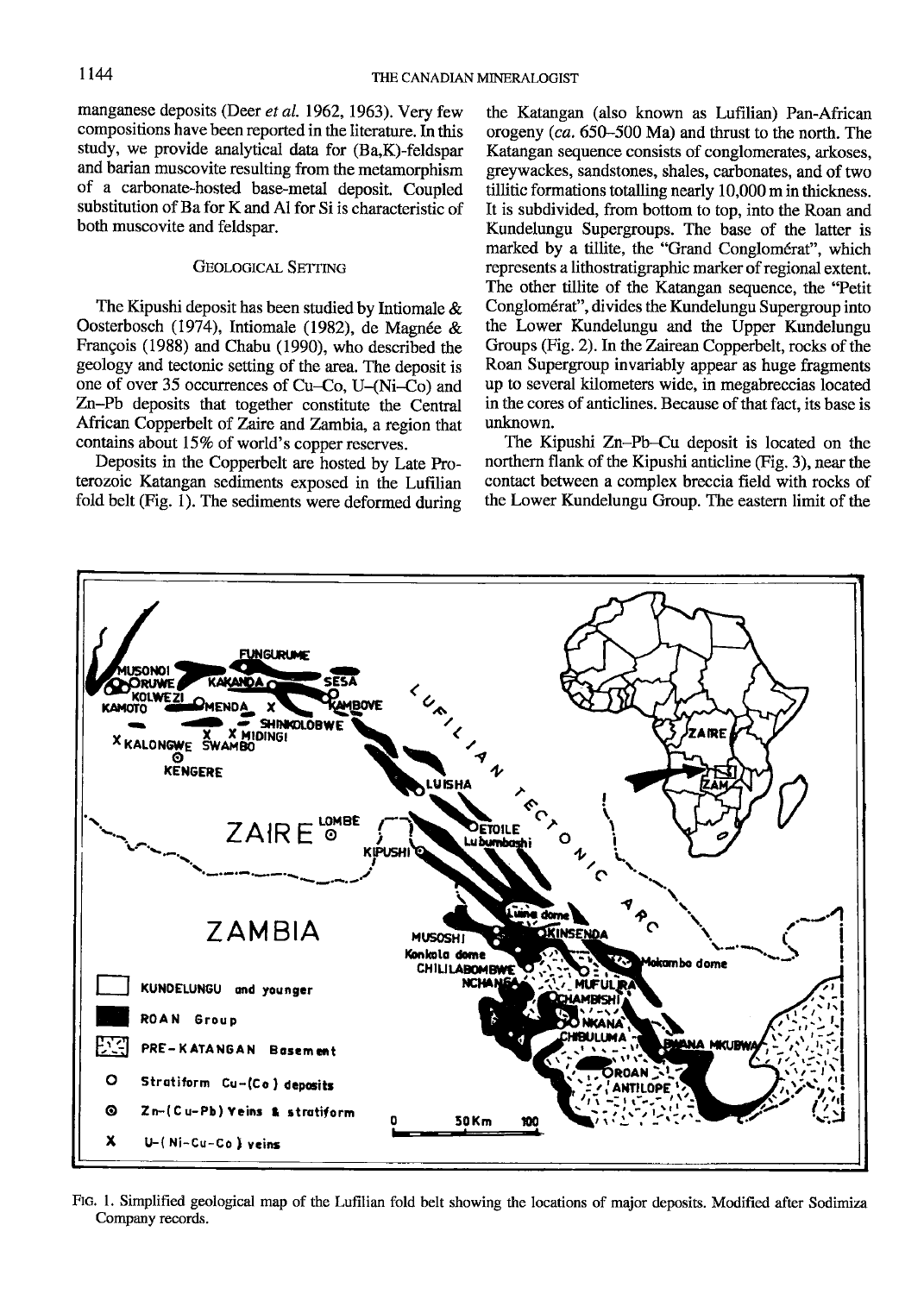

Ftc. 2. Simplified stratigraphic column of the Katangan sediments in the Tairan sector of the Lufilian arc (Gecamines concession). The base is here unknown. Abbreviations: RAT clay-talc rocks; R Roan; Ki Lower Kundelungu; Ks Upper Kundelungu, 1 sandstone,2 shale, 3 tillite, 4 dolomite. Modified after lntiomale (1982) and Lefebwe & Tshiauka (1986).

breccia body has been termed the Kipushi fault, and its central part defines the axial fault-zone (Intiomale & Oosterbosch 1974).

The axial fault breccia is composed of huge blocks of different lithologies derived from Roan Supergroup rocks. Blocks of a mafic green rock also are found in this breccia. The so-called Kipushi fault breccia, at the eastern margin of the breccia body, is perpendicular to the strike and contains rock fragments of the enclosing

Lower Kundelungu beds. Their composition exclusively reflects strata in contact with the breccia or stratigraphically higher, suggesting that the breccia is a gravity-collapse feature. The breccia matrix is carbonaceous and exhibits sedimentary features (graded bedding, lamination) and structures indicative of collapse prior to folding of the enclosing host-rocks (Chabu 1990). De Magnée & Frangois (1988) attributed the megabreccia in the cores of anticlines of the Zairean Copperbelt to evaporite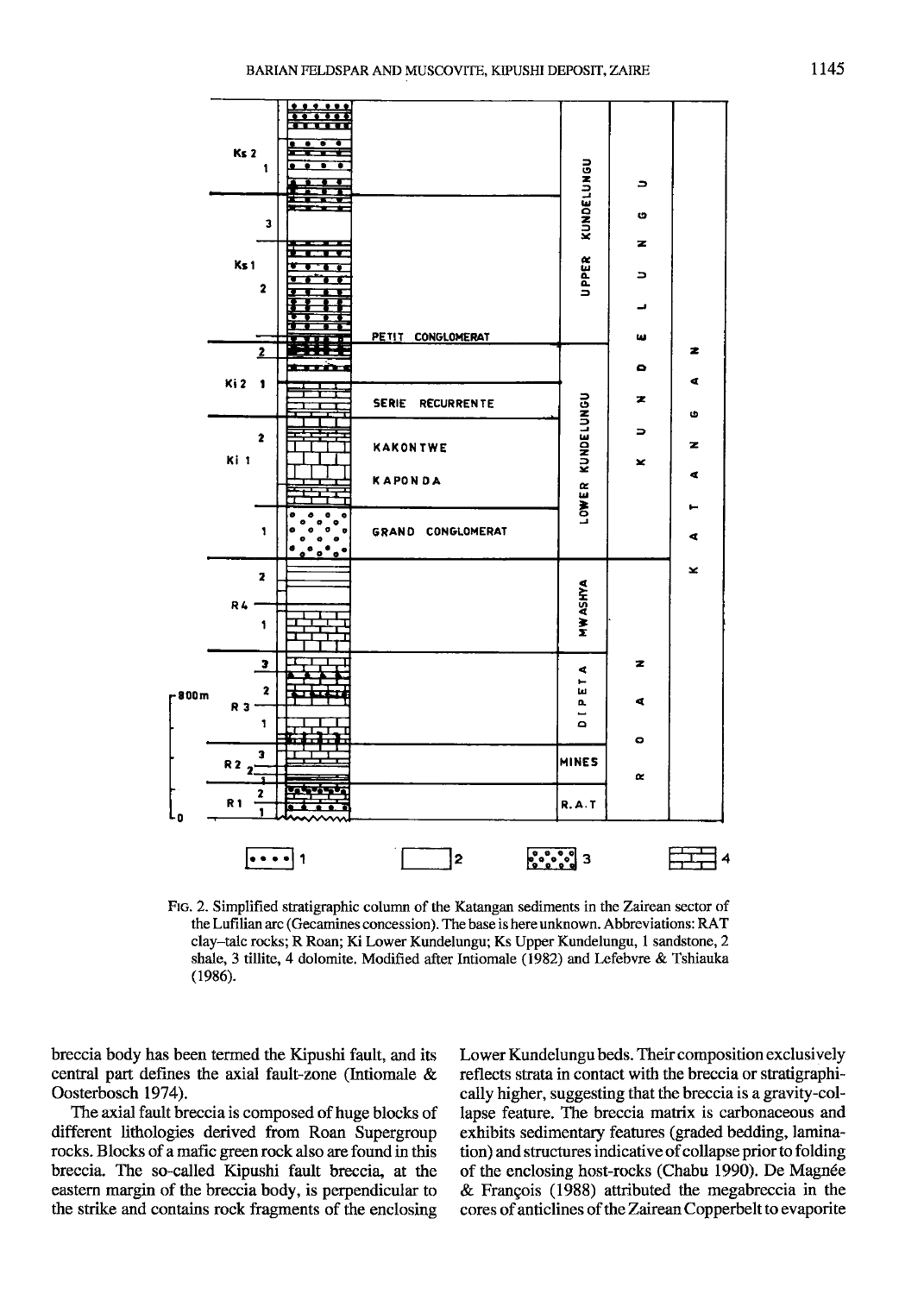

FIG. 3. Geological map of the Kipushi anticline and location of the orebody. 1 Breccia, 2 siliceous dolomite (Lower Mwashya), 3 shale (Upper Mwashya), 4 "Grand Conglom6 rat", 5 dolomite (Kakontwe), 6 shale and dolomite ("Série récurrente"), 7 shale and sandstone, 8 ore deposit. Modified after Intiomale (1982) and Gecamines Company records.

ascending diapirically under gravitational and tectonic stresses: the later dissolution of the salt formations resulted in collapse brecciation. However, the failure of hundreds of drill holes in the surrounding areas to intersect evaporite of sufficient thickness to explain the large ore-bearing breccias at Kipushi and several other Cu-Co deposits of the Zairean Copperbelt, lends no credence to this interpretation. Nor can it explain the formation of mineralized solution-cavities, some of which are discordant pipes found at Kipushi in unbrecciated Lower Kundelungu dolomites (see below).

The mineralization affected the base of the "Série récurrente", which is composed of alternating dolomites and dolomitic shales. and the karst structures in the underlying Kakontwe dolomites. Together with the rock matrix and gangue minerals, the ore also fills interfragmental voids of the collapse breccia described above. Remobilized ores also are common in veins.

Morphologically, the mineralization forms bodies that are either discordant or broadly concordant with lithological boundaries. The discordant bodies fill voids in collapse breccia and karstic structures that are mainly located in massive Middle to Lower Kakontwe dolomites. The concordant bodies are confined to well-bedded carbonaceous, black Upper Kakontwe dolomite and to the "Série récurrente", where the mineralization is predominantly cupriferous.

Important sulfide minerals are sphalerite, chalcopyrite, bomite, galena, pyrite, with minor tennantite, chalcocite, arsenopyrite, marcasite, renierite, briartite, gallite, germanite, betekhtinite and canollite. The mineralization is zoned stratigraphically. Copper ores in the "Série récurrente" are separated from zinc-lead ores located in Middle to Lower Kakontwe dolomite stratigraphically below the copper ores. The transition zone between the two types of ores, which is found in the Upper Kakontwe, is a mixture of both rypes (Zn+Pb+Cu). All ore types are present in the collapse breccia.

Gangue minerals are phyllosilicates, feldspars, carbonates and quartz, with very rare barite. This study concentrates on barium-rich mica and feldspar. Other gangue minerals will be addressed in later studies.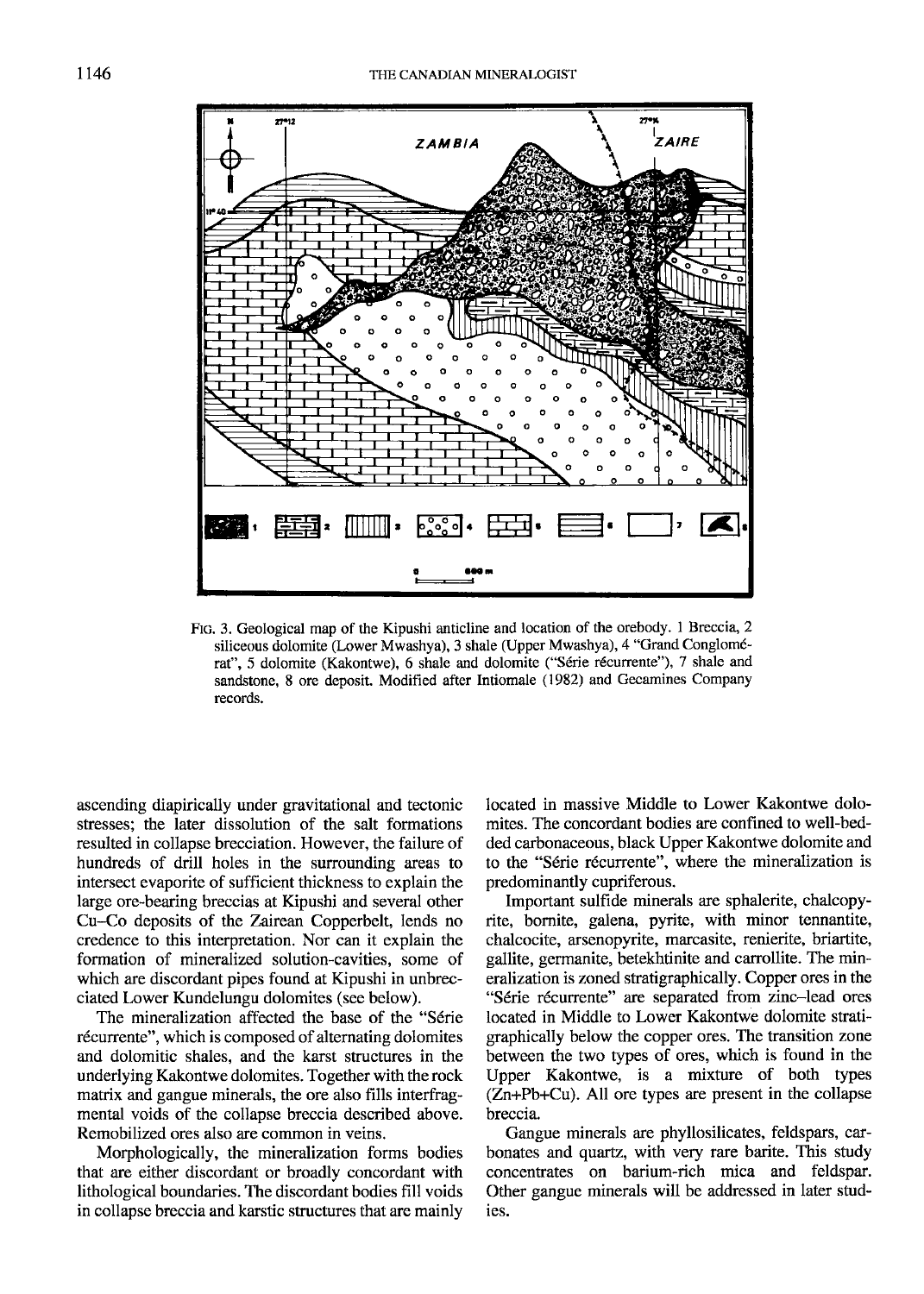#### **MUSCOVITE**

| TABLE 1. COMPOSITION OF BARIAN MUSCOVITE |  |
|------------------------------------------|--|
|                                          |  |

Muscovite and chlorite are the most abundant phyllosilicate minerals in the gangue. These appear in all ore types and are associated with all gangue minerals. Talc has not been observed within the mineralized zones. whereas phlogopite is minor.

Muscovite compositions include phengitic and barian varieties. Muscovite enriched in Ba was found in two mineral assemblages, at the 8l I m and 992 m mine levels  $(depth):$  (i) Ba-bearing muscovite  $-$  Ba-bearing ortho- $\text{close} - \text{dolomic} - \text{barite} - \text{albite}$  (+ rare hyalophane), and (ii) Ba-bearing muscovite  $-$  hyalophane  $-$  celsian  $$  $d$ olomite  $-$  barite  $-$  albite.

Ba-poor muscovite also is present in these unusual associations. It is generally finer grained than the Ba-rich muscovite. It should be noted that muscovite with as much as 3.06 wt.% BaO has been observed in the absence of barite and of (Ba,K)-feldspars.

Analyses of Ba-enriched muscovite were carried out at the Universit6 Pierre et Marie Curie (Paris VI), using a Camebax Microbeam electron microprobe at an accelerating voltage of  $15 \text{ kV}$ , a beam current of 20 nA and a peak counting time of 1 5 seconds. The spot size was 1-2 pm. Standards used were natural and synthetic minerals or compounds, namely orthoclase for Si, Al and K, diopside for Mg and Ca, albite for Na,  $Fe<sub>2</sub>O<sub>3</sub>$  for Fe,  $MnTiO<sub>3</sub>$  for Mn and Ti, sphalerite for Zn, barite for Ba, and LiF and fluorite for F. Results are given in Table l.

BaO contents range from  $3.63$  to  $7.66$  wt.%, with 6 wt.% BaO being more common in muscovite from both of the above mineral assemblages. Similar values have been reported in muscovite from a stratabound Ba-Zn mineralization subjected to amphibolite-grade regional metamorphism at Aberfeldy, Scotland (Fortey & Beddoe-Stephens 1982). Pan & Fleet (1991) also reported on muscovite with up to 10.3 wt.7o BaO in the Hemlo area, Ontario. The barium content is rarely constant, even within individual grains. The following discussion of the compositional variations in muscovite emphasizes the nature of coupled substitutions involved to achieve charge balance.

Examination of Table I shows that occupancy of the octahedral sites ranges between 3.95 and 4.08. Octahedrally coordinated Al occupies 87% of the total occupied positions, the remaining being mostly Mg and Fe. Titanium contents are relatively high, ranging from 0.02 to 0.24 ions per formula unit, whereas Mn and Zn are generally below the detection limits.

Si is commonly greater than 6 atoms per formula unit; in comparison, the associated Ba-poor muscovite (data not included) have still higher contents of Si and Mg. The total occupancy of the interlayer site ranges from 1.56 to 1.98, including l.16 to 1.56 K and 0.19 to 0.43 Ba per formula unit. These barium contents in muscovite are comparable to those reported by Fortey & Beddoe-Stephens (1982) and by Dymek et al. (1984). The low occupancy of some of the interlayer sites may be due to

| <b>Analysis</b>                             | 1       | $\overline{a}$           | 3       | 4       | 5       | 6       | 7       | 8       | 9       |
|---------------------------------------------|---------|--------------------------|---------|---------|---------|---------|---------|---------|---------|
| wt.%<br>SiO-                                | 47.14   | 47.72                    | 46.10   | 44.96   | 43.95   | 45.51   | 43.20   | 44.13   | 43.08   |
| و0 <sub>ت</sub> له                          | 36.59   | 32.50                    | 32.23   | 32.55   | 32.56   | 30.11   | 32.86   | 31.20   | 30.37   |
| тō,                                         | 0.21    | 0.42                     | 0.33    | 0.32    | 0.68    | 2.23    | 0.87    | 0.84    | 0.93    |
| MnŐ                                         | -       | 0.03                     | ▃       | 0.10    | -       | 0.10    | -       | 0.07    | 0.06    |
| ZπΟ                                         |         | 0.04                     | 0.02    | -       | 0.07    | 0.07    | 0.01    | 0.52    | 0.03    |
| FeO                                         | 0.29    | 0.22                     | 0.42    | 0.02    | 0.08    | 0.11    | 0.06    | 0.12    | 0.02    |
| MgO                                         | 2.49    | 2,57                     | 2.40    | 2.04    | 2.03    | 2.34    | 1.82    | 2,16    | 2.04    |
| CaO                                         | ⇒       | -                        | -       | -       | -       | 0.06    | -       | -       | -       |
| BaO                                         | 3,73    | 3.63                     | 4,34    | 5.41    | 5.78    | 6.30    | 6.76    | 7.51    | 5.41    |
| Na <sub>2</sub> O                           | 0.26    | 0.27                     | 0.31    | 0.42    | 0.36    | 0.19    | 0.36    | 0.30    | 0.42    |
| ĸ <sub>2</sub> ō                            | 8.75    | 8.56                     | 8.66    | 8.84    | 8.71    | 6.53    | 8.31    | 8.10    | 8.84    |
| F                                           | 0.43    | 0.68                     | 0.66    | 0.35    | 0.50    | 0.62    | 0.35    | 0.02    | 0.35    |
| <b>H,0</b>                                  | 4.25    | 4.18                     | 4.08    | 4.18    | 4.06    | 4.02    | 4,11    | 4.27    | 4.18    |
| F≞O                                         | $-0.18$ | $-0.29$                  | $-0.28$ | $-0.15$ | $-0.21$ | $-0.26$ | $-0.15$ | $-0.01$ | $-0.15$ |
| Total                                       | 99.83   | 101,2                    | 99.27   | 99.08   | 98.66   | 98.02   | 98.65   | 99.26   | 97.82   |
| Formulas based on 24(O.OH.F)                |         |                          |         |         |         |         |         |         |         |
| $\overset{\rm Si}{\textit{iv}}_{\text{Al}}$ | 6.34    | 6.35                     | 6.29    | 6.21    | 6.13    | 6.32    | 6.06    | 6.19    | 6.16    |
|                                             | 1.66    | 1.65                     | 1,71    | 1.79    | 1.87    | 1.68    | 1.94    | 1.81    | 1.84    |
| $W_{\rm A1}$                                | 3.50    | 3.49                     | 3.48    | 3.51    | 3.47    | 3.25    | 3.38    | 3.35    | 3.28    |
| 'n                                          | 0.04    | 0.04                     | 0.03    | 0.04    | 0.07    | 0.24    | 0.09    | 0.09    | 0.10    |
| Fe                                          | 0.03    | 0.02                     | 0.05    | -       | 0.01    | 0.01    | 0.01    | 0.01    | 0.03    |
| Mg                                          | 0.50    | 0.51                     | 0.49    | 0.42    | 0.42    | 0.48    | 0.48    | 0.45    | 0.47    |
| Zn                                          |         |                          |         |         | 0.01    | 0.01    |         | 0.05    | 0.09    |
| Mn                                          |         |                          | -       | 0.01    |         | 0.01    |         |         |         |
| Y                                           | 4.08    | 4.06                     | 4.05    | 3.97    | 3.98    | 3.99    | 3.97    | 3.95    | 3.97    |
| Ca                                          | -       | $\overline{\phantom{0}}$ |         |         |         | 0.01    |         |         |         |
| Ba                                          | 0.19    | 0.21                     | 0.23    | 0.29    | 0.32    | 0.34    | 0.37    | 0.41    | 0.43    |
| Na                                          | 0.07    | 0.06                     | 0.08    | 0.11    | 0.10    | 0.05    | 0.10    | 0.08    | 0.08    |
| ĸ                                           | 1.47    | 1.48                     | 1.51    | 1.56    | 1.55    | 1,16    | 1.49    | 1.45    | 1.43    |
| X                                           | 1.73    | 1.75                     | 1.82    | 1.96    | 1.97    | 1.56    | 1.96    | 1.94    | 1.94    |
| F                                           | 0.18    | 0.29                     | 0.28    | 0.15    | 0.22    | 0.27    | 0.15    | 0.01    | 0.15    |

A dash represents a concentration less than the detection limit of the electron less than 0.001 atoms per formula unit. Theorem-microprobe data.

vacancies resulting from a 1:1 replacement of  $K^+$  by Ba<sup>2+</sup> in the substitution scheme  $Ba + N = 2K$  (Guidotti 1984). However, the lack of a negative correlation between the Ba contents and the total number of interlayer cations indicates that this model of substitution is not the most effective. Ba and Ti contents are positively correlated (Fig. 4). Pan & Fleet (1991) also reported high Ti contents in barian muscovite.

There is a crude negative correlation between Ba contents and the total number of octahedrally coordinated cations (Fig. 5), which suggests that the excess interlayer charge is partly balanced by increasing vacancies in the octahedral site, resulting in an increase in negative charge in the layer of octahedra. This relationship may be due to the positive correlation of Ba with Ti shown in Figure 4; however, on a plot of Ti versus total octahedrally coordinated cations, the data are more scattered than in the above relationship (Fig. 5). This fact casts doubt on the existence of the substitution  $2^{VI}R^{2+} =$  $\frac{\text{V}}{\text{V}}$ Ti + N, reported by Guidotti (1984) in both biotite and muscovite, as a possible scheme for the incorporation of Ti in the muscovite analyzed, thus indicating that the relationship between Ba and the total number of octahedral cations is not due to Ti.

Si displays a relatively well-defined negative correla-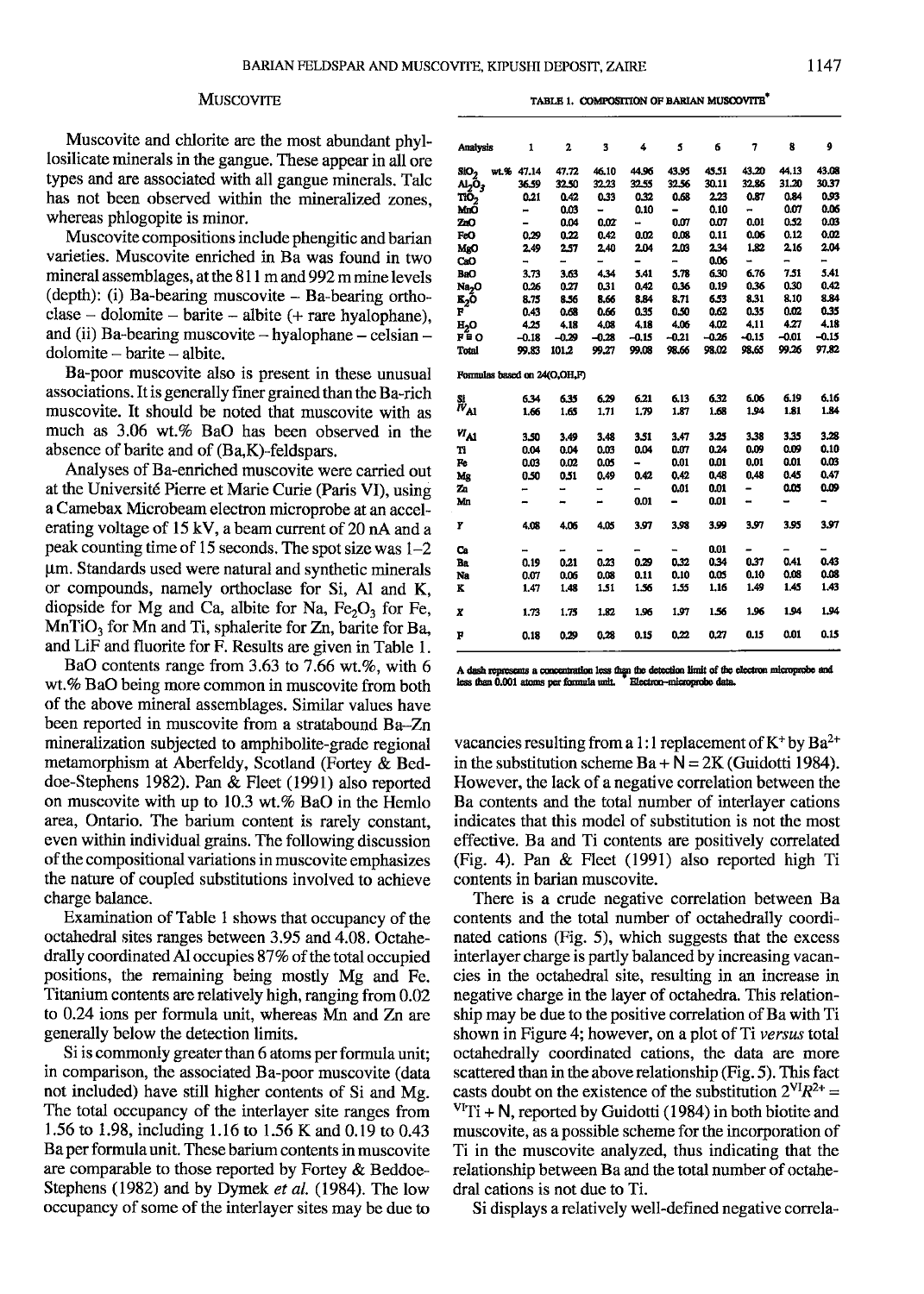

Ftc.4. Relationship between Ti and Ba in barian muscovite.

tion with Al (Fig.  $6A$ ). This is an expression of the common phengitic substitution of normal muscovite  $(Mg,Fe)^{2+}Si = VlAl^{IV}Al$ . If the muscovite is a binary



Ftc. 5. Variation of the occupancy of octahedrally coordinated sites with Ba content in muscovite.



FIG. 6. A. Relationship between Al and Si in muscovite (phengitic substitution). B. Relationship between Mg+Fe and Si expressing the Tschermak or phengitic substitution.

solid-solution composed of end-member muscovite and celadonite (Guidotti 1984, Miyashiro & Shido 1985) by Tschermak substitution, it must plot on the straight line shown in the diagrams (Fig. 6). Actually, most compositions plot considerably below the straight line in Figure 6A and considerably above the ideal slope in Figure 6B. The Al content (too low) and the (Mg+Fe) content (too high) result from the fact that Al also is involved in other substitutions, such as  $Ti = <sup>VI</sup>A1$  (Guidotti 1984) and BaAl = (Na,K)Si (Fortey & Beddoe-Stephens 1982, Guidotti 1984), as depicted in Figure 7. Despite a considerable scatter in the data, Figure 7 shows a broad positive correlation between Ba and <sup>IV</sup>Al. The excess interlayer charge resulting from the replacement of K by Ba thus seems also partly balanced by substitution of Al for Si in tetrahedral oositions.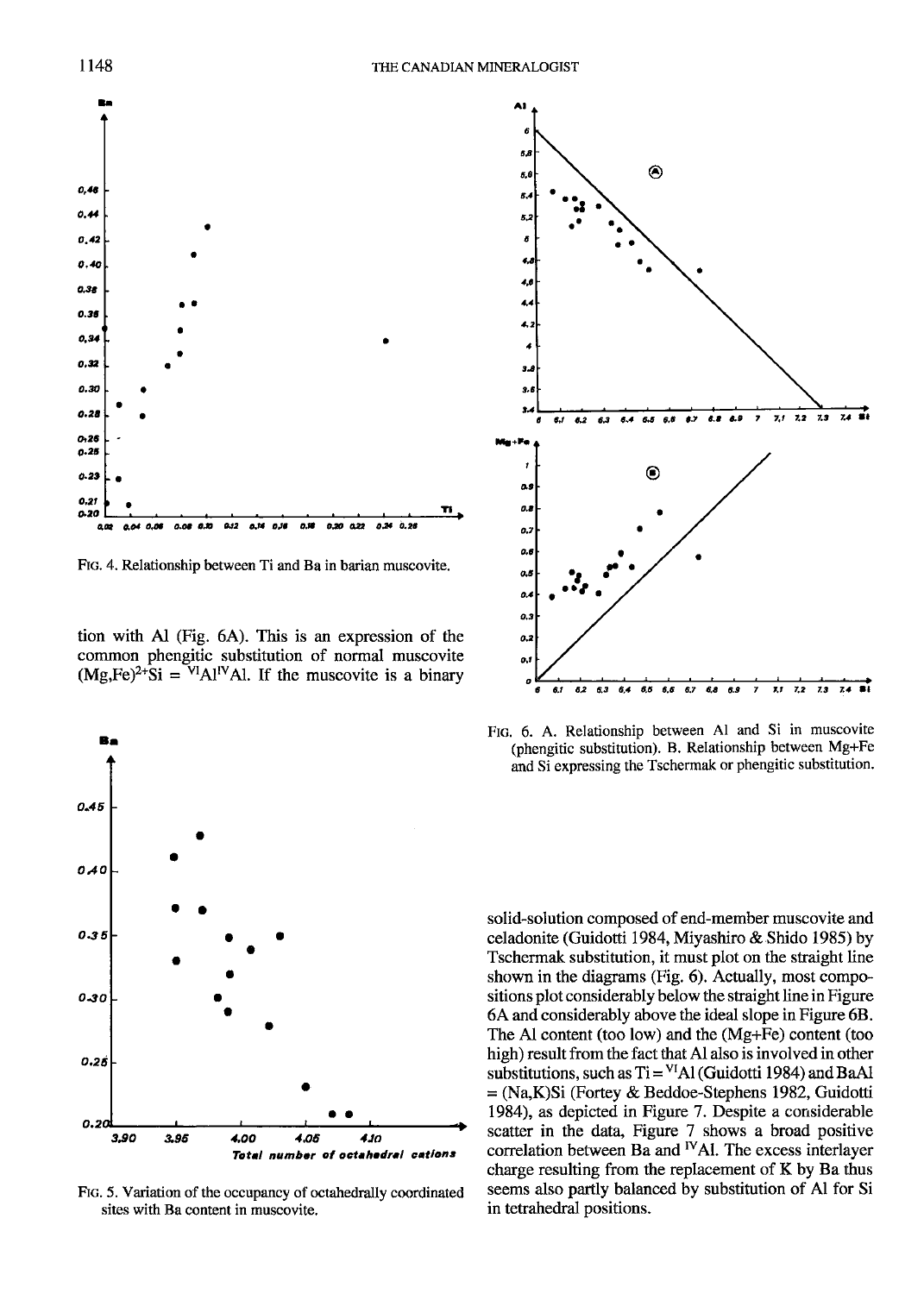

FIG. 7. Correlation of Ba with <sup>IV</sup>Al in muscovite. The two compositions of Ba-rich muscovite showing the highest <sup>IV</sup>Al contents deviate from a muscovite composition in that they have less than 6 Si atoms per formula unit (Guidotti 1984). These could then be neglected in interpretations of this diagram.

#### $(Ba,K)$ -Feldspars

In the Kipushi deposit, the  $(Ba,K)$ -feldspars include orthoclase, hyalophane and celsian. These represent about 1% in volume of some ores and are confined to the same mineral assemblages as barian muscovite. These feldspars mostly occur as optically inhomogeneous untwinned crystals in which cleavage is generally poorly developed. Celsian and hyalophane commonly display sector zoning and complex patlerns of extinction. They show white-grey, turbid and dark grey zones in crossed nicols. These zones, of variable width and habit, bear different chemical compositions, the clear zones being richer in barium than darker zones. These probably represent unmixed crystals. Orthoclase grains also show undulatory extinction, but they have a constant composition. The nearly euhedral rhombic grains of orthoclase are enclosed in dolomite and sphalerite.



FIG. 8. Photomicrograph showing relict grains of barite (white) in orthoclase. Scale bar: 50 um.

Locally, the orthoclase encloses relict barite (Fig. 8) and is commonly corroded by dolomite.

Results of electron-microprobe analyses of the (Ba,K)-feldspar grains, at instrumental conditions described above, are given in Table 2. In terms of a Cn-Or-Ab diagram (Fig. 9), the (Ba,K)-feldspars from Kipushi can be divided into three types: (i) Cn-rich specimens with compositions  $\text{Cn}_{56-84}\text{Or}_{13-39}\text{Ab}_{3-4}$ , (ii) Cn-poor, Or-rich feldspars with the compositions  $\text{Cr}_{1-5}\text{Or}_{93-99}\text{Ab}_{0-1}$ , which show very low contents of albite, and (iii) specimens with intermediate compositions:  $\text{Cn}_{31-0}\text{Or}_{41-51}\text{Ab}_{8-11}$ . One feldspar of this type has an inclusion of an albite-rich phase, probably representing an unmixed crystal with the composition  $Cn_4Or_{20}Ab_{76}$ .

It is noteworthy that the albite content of these feldspars increases from the orthoclase end-member toward Ba-poor hyalophane, whereas it decreases from Ba-poor hyalophane to Ba-rich hyalophane  $(Cn_{56-63})$ . Ba-rich hyalophane and celsian have the same amount  $(3-4$  mole  $%$  Ab) of albite content. There is a greater spread in the albite content  $(1-5\%)$  of celsian from the zone of Ba-Zn mineralization in the Scottish Dalradian (Fortey & Beddoe-Stephens 1982). Viswanathan & Kielhorn ( 1983) reported a decrease in the albite content with an increase in Cn content in Ba-rich feldspar from Otjosondu, Namibia. In their study, the albite content of a barian feldspar containing 30-40% celsian is higher (more than 20 mole  $%$  Ab) than in feldspar with 46-55%

TABLE 2. CHEMICAL COMPOSITION OF (Ba,K)-FELDSPAR<sup>®</sup>

| Analysis 1<br>SiO <sub>2</sub> wt.%<br>و0يله<br>TiŌ,<br>МюŌ<br>ZnO<br>FeO | $\mathbf{z}$<br>64.30<br>18.95<br>-<br>- | 3<br>64.20<br>19.42 | 4<br>62.04 | 5<br>64.35 |       | 6      | 7      | 8      | 9             |
|---------------------------------------------------------------------------|------------------------------------------|---------------------|------------|------------|-------|--------|--------|--------|---------------|
|                                                                           |                                          |                     |            |            |       |        |        |        |               |
|                                                                           |                                          |                     |            |            | 53.18 | 49.75  | 44.57  | 40.00  | 37.65         |
|                                                                           |                                          |                     | 19.06      | 18.86      | 22.07 | 24.13  | 25.30  | 26.81  | 27.73         |
|                                                                           |                                          | -                   | 0.01       | 0.02       | -     | 0.02   | 0.05   | 0.05   | -             |
|                                                                           |                                          | 0.12                | -          | 0.05       | -     | -      | -      | -      | -             |
|                                                                           | 0.05                                     | -                   | -          | 0.03       | 0.11  | 0.18   | 0.04   | 0.11   | 0.07          |
|                                                                           | 0.07                                     | -                   | 0.12       | -          |       | -      | 0.05   |        | 0.08          |
| MgO                                                                       | -                                        | 0.01                | -          | 0.02       | ÷     | -      | -      |        | 0.01          |
| CaO                                                                       | -                                        | ۰.                  | 0.05       | 0.09       | 0.03  | ă.     |        | 0.01   | $\rightarrow$ |
| BeO                                                                       | 0.83                                     | 1.66                | 2.83       | 2.98       | 14.67 | 18.72  | 26.07  | 31.99  | 35.00         |
| Na <sub>2</sub> O                                                         | 0.11                                     | 0.10                | 0.03       | 0.06       | 0.97  | 1.00   | 0.47   | 0.34   | 0.28          |
| x <sub>2</sub> ō                                                          | 15.70                                    | 15.41               | 15.20      | 14.60      | 8.66  | 6.81   | 4.14   | 2.62   | 1.68          |
| Total                                                                     | 100.02                                   | 100.9               | 99.29      | 101.05     | 99.78 | 100.61 | 100.84 | 101.93 | 102.58        |
| Formulas based on 8 atoms of oxygen                                       |                                          |                     |            |            |       |        |        |        |               |
| Sî                                                                        | 2.98                                     | 2.96                | 2.94       | 2.98       | 2.70  | 2.57   | 2.42   | 2.85   | 2.16          |
| Al                                                                        | 1.03                                     | 1.06                | 1.06       | 1.03       | 1.32  | 1.47   | 1.62   | 1.78   | 1.87          |
| n                                                                         |                                          |                     |            | 0.001      | -     | 0.001  | 0.002  | 0.002  |               |
| Fe                                                                        | 0.003                                    |                     | 0.005      | -          |       |        | 0.002  | -      | 0.004         |
| Mg                                                                        |                                          | 0.001               | -          | 0.001      | ÷     |        |        |        | 0.001         |
| Zn                                                                        | 0.002                                    | ۰.                  |            | 0.001      | 0.004 | 0.007  | 0.002  | 0.005  | 0.003         |
| Mn                                                                        |                                          | 0.005               | -          | 0.002      | -     |        |        | -      | -             |
| Ca                                                                        |                                          | -                   | 0.003      | 0.005      | 0.002 |        | -      | 0.001  |               |
| Ba                                                                        | 0.02                                     | 0.03                | 0.05       | 0.05       | 0,29  | 0.38   | 0.55   | 0.71   | 0.79          |
| Na                                                                        | 0.01                                     | 0.01                | 0.003      | 0.005      | 0.10  | 0.10   | 0.05   | 0.04   | 0.03          |
| ĸ                                                                         | 0.93                                     | 0.91                | 0.92       | 0.86       | 0.56  | 0.45   | 0.29   | 0.19   | 0.12          |
| Molecular proportions (%)                                                 |                                          |                     |            |            |       |        |        |        |               |
| œ                                                                         | 2.1                                      | 3.2                 | 5.1        | 5.5        | 30.5  | 40.9   | 61.8   | 75.5   | 84.0          |
| Ab                                                                        | 1.0                                      | 1.1                 | 0.3        | 0.6        | 10.5  | 10.7   | 5.6    | 4.3    | 3.2           |
| 0r                                                                        | 96.9                                     | 95.7                | 94.6       | 93.9       | 59.0  | 48.4   | 32.6   | 20.2   | 12,8          |

A dash represents a concentration less than the detection limit of the electron microprobe and ss than 0.001 atoms per formula unit. \* Electron-moroprobe data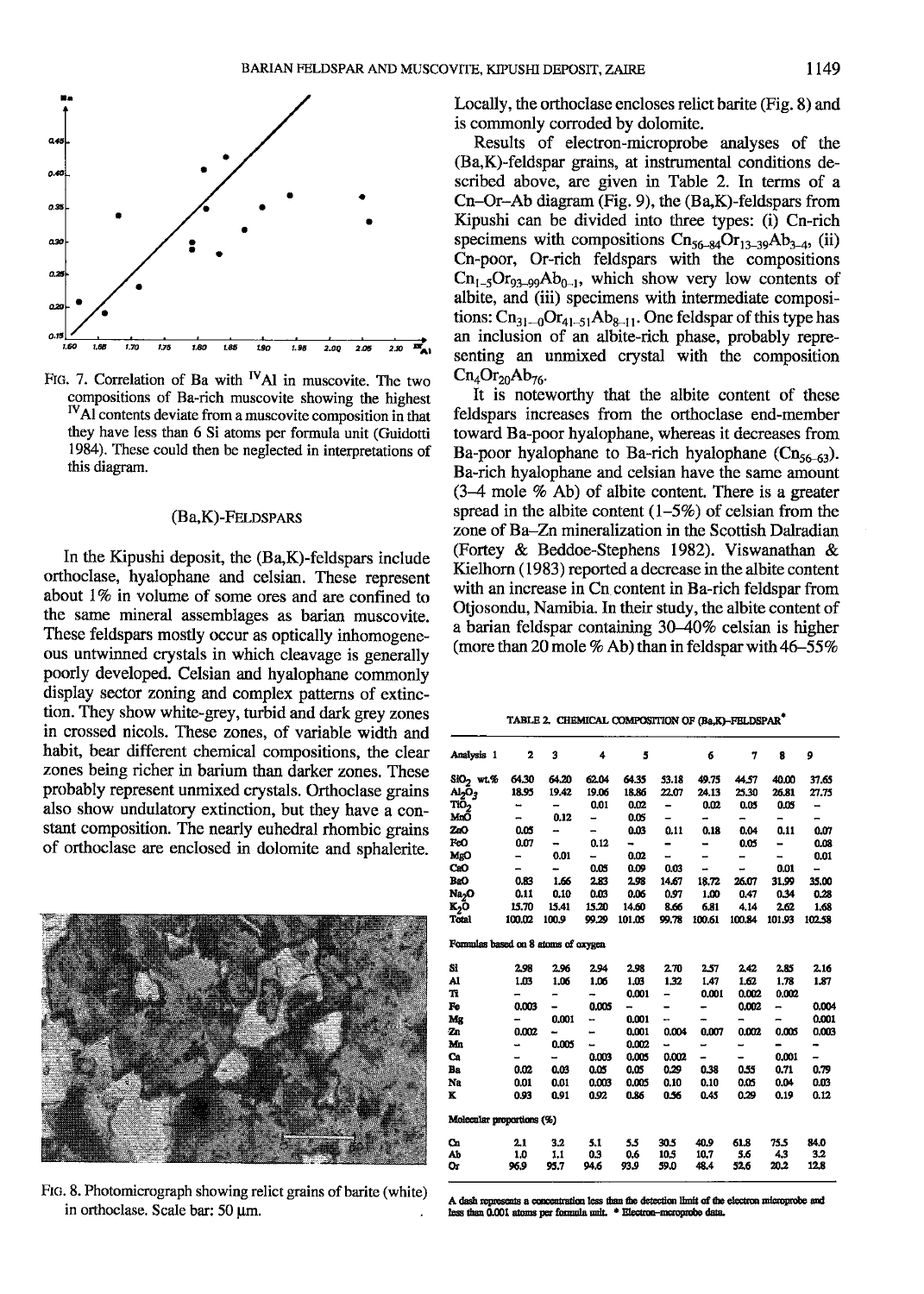

Ftc. 9. Variations in chemical composition of the (Ba,K)-feldspars from Kipushi, Zaire. I Cn-poor specimens, 2 feldspar with intermediate composition, 3Cn-rich feldspar.

celsian (10-12% Ab). In the present study, there is no change in the albite content of feldspars  $(8-11\%$  Ab) over this compositional range. However, a strong de-



FIG. 10. Correlation of Ba with Al in (Ba,K)-feldspar. Line represents theoretical substitution. I Data from this study, 2 additional data from Fortey & Beddoe-Stephens (1982).

crease in the albite content does appear in Ba-rich feldspar containing at least 56% celsian.

Examination of Figure 9 suggests the presence of two compositional discontinuities, at  $\text{Ch}_{5-30}$  and  $\text{Ch}_{40-50}$ . Pan & Fleet (1991) also reported a compositional discontinuity at Cn<sub>15-25</sub> and two more at Cn<sub>30-40</sub> and Cn<sub>47-65</sub>, whereas Gay & Roy (1968) postulated a compositional gap between Cn<sub>65</sub> and Cn<sub>80</sub>, also reported by Fortey & Beddoe-Stephens (1982); in the present study, the composition of (Ba,K)-feldspars is continuous through this compositional range.

The feldspar compositions plot close to the ideal line BaAl = (Na,K)Si (Fig. 10) in the series  $KAlSi<sub>3</sub>O<sub>8</sub>$  –  $BaAl<sub>2</sub>Si<sub>2</sub>O<sub>8</sub>$ , reflecting the low abundance of other cations in the feldspar strucfure as compared to muscovite. But most of our data plot slightly below the line, especially in those cases representing feldspar with relatively high albite contents.

#### DISCUSSION

The Katangan episode of regional metamorphism (650-500 Ma) has affected the Kipushi deposit (Chabu 1990). It is of lower greenschist facies and is characterized by the following mineral assemblages: (i) dolomite - albite - muscovite - quartz - biotite (phlogopite)  $-$  chlorite in ores, and (ii) dolomite  $-$  quartz  $-$  albite  $$ talc - magnesite - phlogopite in gypsum- and anhydrite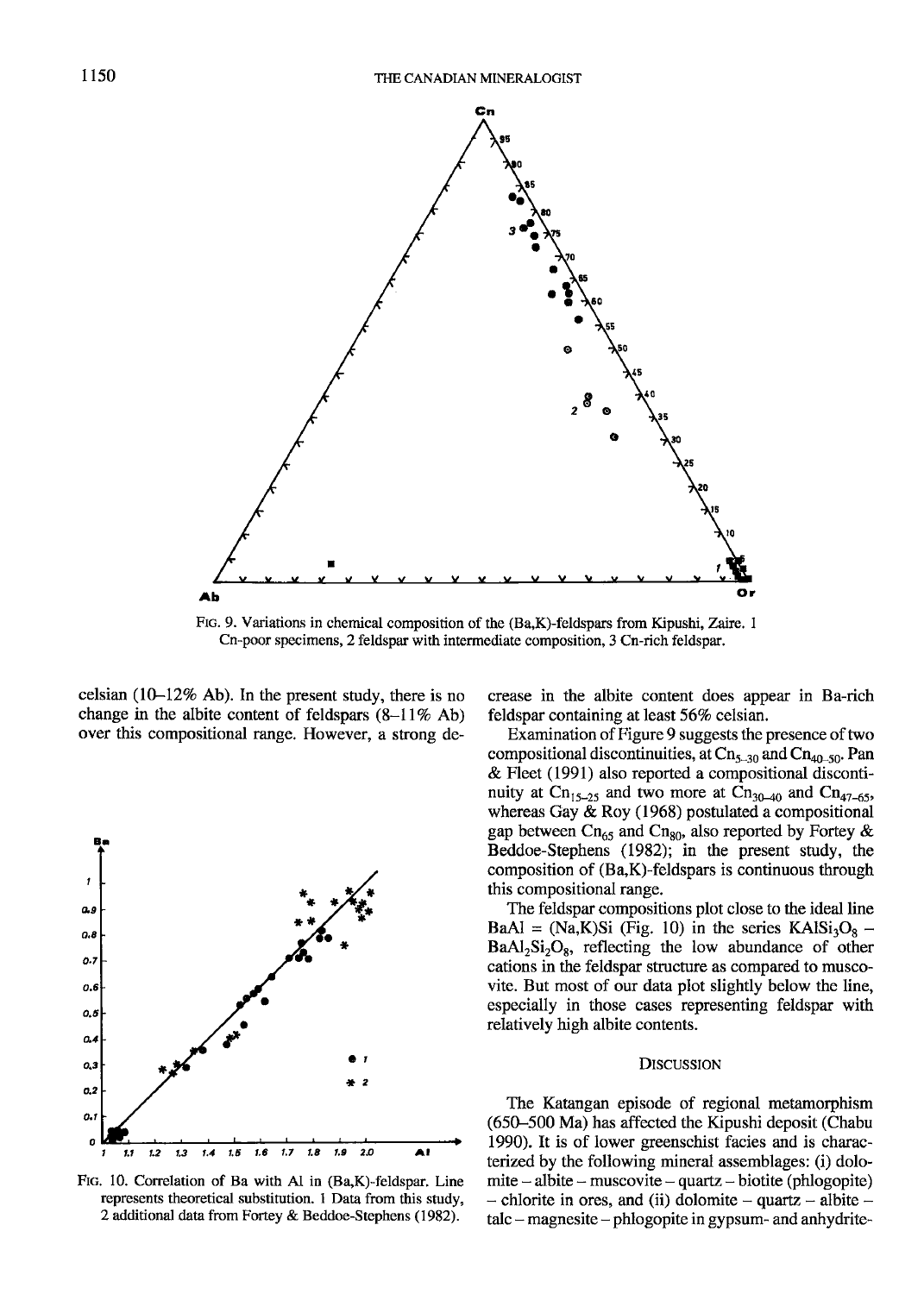bearing dolomite in the "Série récurrente", above the mineralization.

These mineral assemblages give support to the suggestion by Lefebvre & Patterson (1988) that the Kipushi deposit is situated in the biotite zone of the regionally metamorphosed sequence.

Available experimental data (Winkler 1965, 1967, Puhan & Johannes 1974) and studies of metamorphosed carbonate rocks (Ferry 1976, Rice 1977, Bowman & Essene 1982) are consistent with the first development of biotite under a total pressure of a few kilobars, at temperatures between 300° and 400°C.

The biotite – chlorite isogradic reaction muscovite  $+$  $\text{dolomite} + \text{quartz} + \text{water} = \text{biotic} + \text{chlorite} + \text{calcite}$ + carbon dioxide, which seems to apply to the mineral assemblages found in the Kipushi deposit, was estimated to occur at 370'C in the metamorphism of impure dolomite (Ferry 1976).

Experiments (Fawcett & Yoder 1966) indicate that Mg-rich chlorite is stable over a wider range of P-T conditions than Fe-rich chlorite. The stability field of the latter is drastically limited under reducing conditions to a temperature below 350'C under a pressure of 1 kbar. Since Fe-rich chlorite is present in the reducing environment of the Kipushi ores (Chabu 1990), it seems reasonable to assume that the temperature that affected the deposit during the Katangan regional metamorphism was below 350'C. This is in agreement with Cluzel's (1986) estimate of the P-T conditions of the Katangan regional metamorphism in the area.

### **CONCLUSIONS**

Although barian feldspar is most common in manganese deposits (Deer et al. 1962, 1963), celsian also has been reporied in cases of exhalative base-metal mineralization (Fortey & Beddoe-Stephens 1982). These autlors suggested that Ba-rich feldspar and barian muscovite in the schists at the Aberfeldy Ba-Zn deposit, Scotland, originated either by replacement of barite or by the dehydration of cymrite  $[BaA<sub>2</sub>Si<sub>2</sub>(O,OH)<sub>8</sub>·H<sub>2</sub>O]$ during metamorphism. Pan & Fleet (1991) also concluded that barian muscovite and (BaK)-feldspar in the late Archean Hemlo - Hero Bay greenstone belt, Ontario, were formed by regional thermal metamorphism of a barite-rich unit.

The close association of barian silicates with baritebearing metamorphic mineral assemblages and the presence of relict barite in some Ba-bearing orthoclase grains give support to the suggestion that barian muscovite and (BaK)-feldspar in the Kipushi deposit derived their barium by the breakdown of barite during Katangan metamorphism.

Under oxidizing conditions, barite is stable up to very high temperature (e.g., 1000°C: Segnit & Gelb 1970). This fact accounts for its survival in some high-grade amphibolite-facies metamorphic rocks (Fortey & Beddoe-Stephens 1982). For barian silicates to form from barite, a reducing agent is necessary. This has been demonstrated in experiments in ceramic systems (Segnit & Gelb 1970). Heating of kaolinite-barite mixtures up to 1000°C failed to produce any barian silicates, but when carbon was added to the mixture, the sulfate was reduced according to the following reaction:

$$
BaSO_4 + 4C \rightarrow BaS + 4CO
$$

 $3BaSO<sub>4</sub> + BaS \rightarrow 4BaO + 4SO<sub>2</sub>$ 

and celsian was formed at 800°C. To form celsian from barium carbonate and kaolinite, a reducing agent was naturally not necessary. Although these experiments were carried out at a much higher temperature than that which can be expected to apply to assemblages of metamorphic minerals found at Kipushi, they show that in the absence of a reducing agent, barite is stable at a temperature at which barian feldspar may form in its presence.

Because of the very low solubility of barite (Blount 1977) and considering the fact that this mineral is unstable under sulfate-reducing conditions or conditions that favor the formation of witherite, BaCO<sub>3</sub> (Segnit & Gelb 1970, Blount 1977), we assume that for barian muscovite and (Ba,K)-feldspar to have formed in the Kipushi deposit, barite was first decomposed by reaction with either CO produced during the metamorphism of impure dolomite or with carbonaceous matter. The latter is abundant in the Kakontwe dolomite (see above) and in karstic structures (Chabu 1990). The released BaO reacted with quartz, detritic or diagenetic chlorite or clay minerals to form barian silicates during the Katangan regional metamorphism.

#### ACKNOWLEDGEMENTS

The authors express their deep gratitude to D. Velde, Université Paris VI, and B. Velde, Ecole Normale Supérieure, Paris, for helpful discussions during the preparation of the manuscript. Constructive comments from two reviewers and R.F. Martin have helped to improve the quality of this paper.

#### **REFERENCES**

- BLOUNT, C.W. (1977): Barite solubilities and thermodynamic quantities up to 300 $^{\circ}$ C and 1400 bars. Am. Mineral. 62, 942-957.
- BOWMAN, J.R. & ESSENE, E.J. (1982): P-T- $X(CO<sub>2</sub>)$  conditions of contact metamorphism in the Black Butte aureole, Elkhorn, Montana. Am. J. Sci. 282, 311-340.
- CHABU, M., (1990): Metamorphism of the Kipushi carbonate hosted Zn-Pb-Cu deposit (Shaba, Zaire). *In* Regional Metamorphism of Ore Deposits and Genetic Implications (P.c. Spry & L.T. Bryndzia eds.). VSP, Utrecht, Holland  $(27-47).$
- CLUZEL, D. (1986): Contribution à l'étude du métamorphisme des gisements cupro-cobaltifdres stratiformes du Sud-Sha-